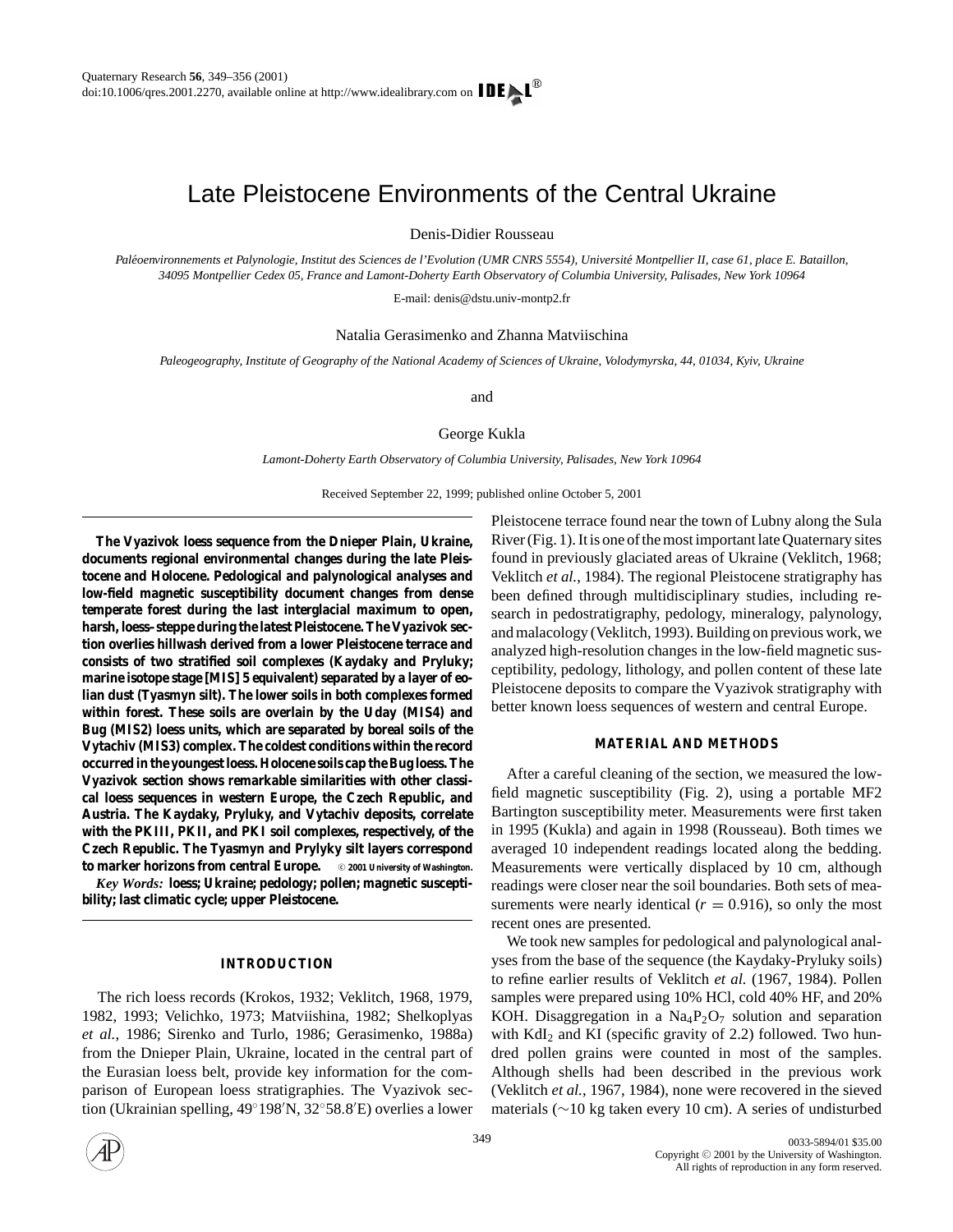

**FIG. 1.** Map showing the localities discussed in the text.

blocks were removed from the soil and loam horizons, and micromorphological slides, were prepared following Kubiena (1956). A standard slide was checked using the interference colors of quartz minerals.

# **RESULTS**

#### *Pedostratigraphy*

Following the same criteria as Veklitch *et al.* (1967, 1984), who previously defined the main stratigraphic units, we identified, characterized, and named several new subunits (Fig. 2; Table 1). We did not find either the Prychornomorsky loess or the Dofinivka soil (Veklitch, 1993). The Vyazivok soil–loess sequence rests on a sandy loam that contains redeposited erratic gravel. These deposits fill a gully that was cut by glacial outwash into a till plain formed by the Dnieper glacier. This ice advance correlates with the European Saale glaciation (Veklitch, 1968; Veklitch *et al.*, 1984) and is believed to correspond to marine isotope stage (MIS) 6. The Vyazivok sequence includes the following units (Fig. 2).

The Kaydaky soil complex (kd; 9.8 to 8.7 m depth) is a gray forest soil (luvisol). The first subunit  $(kd_{b1}; 1.6 \text{ m thick})$  consists of a reddish-brown Btf, a dark brown Bth, and a transitional Al-Bt horizon. A thin, light-colored silt band (ts) with carbonate nodules and impregnation separates  $kd_{h1}$  from the Pryluky complex. Although not present in the studied sequence, Kaydaky deposits seen elsewhere at Vyazivok also include a whitish A2 horizon in the forest soil  $(kd_{h1})$  and a meadow-chernozem soil or mollisol  $(kd_{h2})$ .

The Pryluky soil complex (pl; 8.7 to 6.1 m depth) is represented by three subunits. The lower one  $\left(\text{pl}_a\right)$  is a weakly developed meadow soil (mollisol,  $0.4$  m thick). Pl<sub>b</sub> is a 0.7-m-thick brown forest soil (luvisol) with a compact prismatic structure (B horizon) overlain by a humic chernozem. The uppermost layer ( $pl_c$ ; 1.4 m thick) includes a brown compact B-horizon with a prismatic structure and a thin humus-rich A1 horizon. The Pryluky silt ( $Pl_{b-c}$ ) which separates  $pl_b$  from  $pl_c$ , is a newly described horizon. It is a ca. 10-cm-thick, light-colored, fine silt band impregnated with carbonate that shows no signs of pedogenes.

The Uday loess unit (ud; 6.1 to 5.0 m depth) is a light yellowishbrown, clayey silt with occasional manganese hydroxides and carbonate impregnations. An embryonic, slightly darker soil has been identified midway through the unit.



**FIG. 2.** Late Pleistocene and Holocene stratigraphy, soil sequence, and low-field magnetic susceptibility from the Vyazivok loess sequence. Soil complexes include materials from the initial, optimal, and final phases of pedogenesis. These soils are differentiated by indices with the basal horizon indicated by "a," the next by "b," etc. "B" soils are usually strongly expressed and correspond to the relative climatic optimum. Soils of initial and final phases "a" and "c" show signs of development under cooler climates.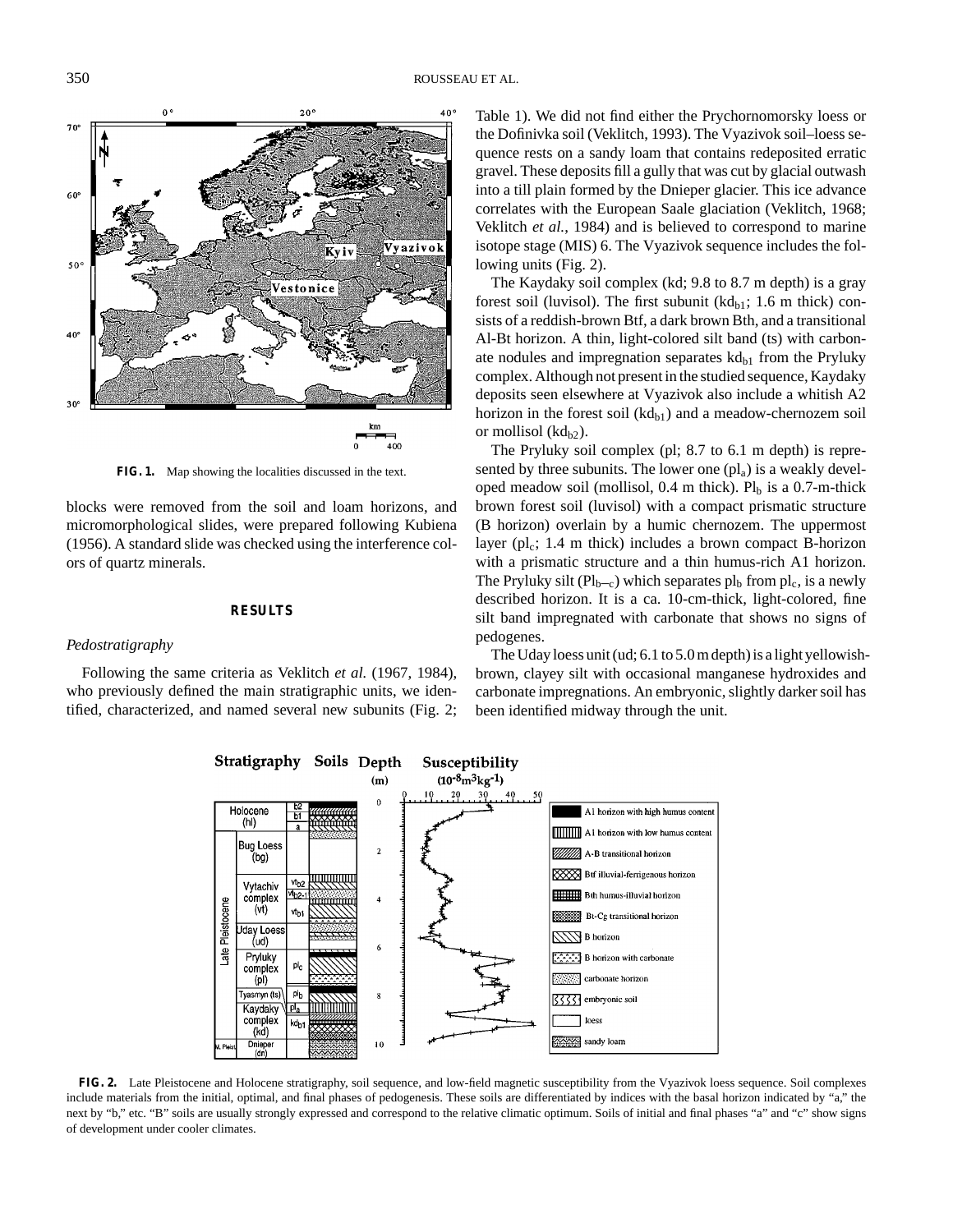**TABLE 1 Quaternary Deposits for the Loess Region of the Dnieper Glaciation (Modified from Veklitch, 1993)**

| Stratigraphy <sup>1</sup> | Index | Average<br>Thickness (m) | Lithology                                                                                                                                       |  |
|---------------------------|-------|--------------------------|-------------------------------------------------------------------------------------------------------------------------------------------------|--|
| H                         |       |                          |                                                                                                                                                 |  |
|                           |       |                          |                                                                                                                                                 |  |
| Holocene                  | h1    |                          | Gray forest soils, chernozems, meadow, swamp soils                                                                                              |  |
| L. P.                     |       |                          |                                                                                                                                                 |  |
| Prychernomorsky loess     | pr    | $0.3 - 2.0$              | Loess, loess-like loam, sandy loam, sand, cryoturbation features                                                                                |  |
| Dofinivka soil complex    | df    | $0.3 - 1.5$              | Weakly developed, chernozem-like, turf or brown soils                                                                                           |  |
| Bug loess                 | bg    | $1.0 - 15.0$             | Loess, loess-like loam, sandy loam with embryonic soils, cryoturbation features                                                                 |  |
| Vytachiv soil complex     | vt    | $0.4 - 2.5$              | Boreal brown and dark-brown soils, occasionally with thin layers of silty loess                                                                 |  |
| Uday loess                | ud    | $0.5 - 3.0$              | Loess and loess-like loam, cryoturbation features                                                                                               |  |
| Pryluky soil complex      | pl    | $0.5 - 2.5$              | Boreal brown soils $(p_{1c})$ , leached chernozems $(p_{b2})$ , brown and gray forest soils $(p_{b1})$                                          |  |
| Tyasmyn loess             | ts    | $0.2 - 1.0$              | Loess, loess-like loam, cryoturbation features                                                                                                  |  |
| M. I.                     |       |                          |                                                                                                                                                 |  |
| Kaydaky soil complex      | kd    | $0.5 - 2.5$              | Boreal brown soils (kdc), leached chernozens (kd <sub>b2</sub> ), gray and ligh-gray forest soils<br>$(kd_{b1})$ , hydromorphous soils $(kd_a)$ |  |
| M. P.                     |       |                          |                                                                                                                                                 |  |
| Dnieper loess and till    | dn    | $2.0 - 30.0$             | Till, glaciofluvial sand and loam, loess with embryonic soils, cryoturbation feature                                                            |  |

*Note.* <sup>1</sup> H = Holocene, L. P. = Late Pleistocene, M. I. = Mikulino Interglaciation, M. P. = Middle Pleistocene.

The Vytachiv soil complex (vt; 5.0 to 3.0 m depth) is composed of two weakly developed, partly decalcified soils (cambisols),  $vt_{b1}$  and  $vt_{b2}$ . Both soils include A1 and B horizons and are separated by a well-defined light-colored loess-like silty loam ( $vt_{b2-1}$ ) that is 0.4 m thick.

The Bug loess (bg; 3.0 to 1.2 m depth) is a homogenous, light yellowish-brown silt with carbonate rootcasts of Poaceae. Its upper part also contains abundant carbonate concretions.

The Holocene soil complex (h1) spans the upper 1.2 m of the section. It is a gray forest soil (alfisol, luvisol) with a brown Bt horizon capped by a dark-gray humic A1 horizon.

#### *Low-Field Magnetic Susceptibility*

Variations in low-field magnetic susceptibility (MS) relate to the soil stratigraphy (Fig. 2). The basal Dnieper unit shows MS of  $\sim$ 10 × 10<sup>-8</sup> m<sup>3</sup> kg<sup>-1</sup>. Readings in the Bt horizon of the Kaydaky complex increase to  $48 \times 10^{-8}$  m<sup>3</sup> kg<sup>-1</sup> in kd<sub>b1</sub>, the highest values in the sequence. A sharp decrease occurs in the Tyasmyn silt (ts) with MS less than  $16 \times 10^{-8}$  m<sup>3</sup> kg<sup>-1</sup>.

The thin, humic B horizon  $\langle pl_a \rangle$  of the Pryluky complex records MS between 16 and  $28 \times 10^{-8}$  m<sup>3</sup> kg<sup>-1</sup>. These readings are greater than those from the silt layers but less than from the B and Bt horizons higher in the sequence. Pryluky subunit pl<sub>b</sub>, with values of  $\sim$  36 × 10<sup>-8</sup> m<sup>3</sup> kg<sup>-1</sup> does not differ significantly from subunit  $kb_{b1}$ . Pryluky subunit  $pl_{b-c}$  displays a sharp drop to  $\sim$  28 × 10<sup>-8</sup> m<sup>3</sup> kg<sup>-1</sup>. The MS increases slightly above the pl<sub>b—c</sub> silt, but decreases to  $\sim$  26 × 10<sup>-8</sup> m<sup>3</sup> kg<sup>-1</sup> in the lowest B horizon. Values then increase to  $\sim$ 40 × 10<sup>-8</sup> m<sup>3</sup> kg<sup>-1</sup> in the upper B horizon. MS decreases to  $\sim$ 21 × 10<sup>-8</sup> m<sup>3</sup> kg<sup>-1</sup> at the top of the Pryluky complex.

MS of the Uday loess is low, especially in the upper unit (minimum of  $\sim 6 \times 10^{-8}$  m<sup>3</sup> kg<sup>-1</sup> in the carbonate horizon). The Vytachiv complex (range of 18 to  $10 \times 10^{-8}$  m<sup>3</sup> kg<sup>-1</sup>) shows lower values than in the two older soil complexes. Bug (bg) loess

yields the lowest values ( $\sim$ 6 × 10<sup>-8</sup> m<sup>3</sup> kg<sup>-1</sup>). The Holocene soil shows an increasing trend from  $\sim$ 11 × 10<sup>-8</sup> m<sup>3</sup> kg<sup>-1</sup> at the base to  $\sim$ 32 × 10<sup>-8</sup> m<sup>3</sup> kg<sup>-1</sup> in the uppermost layer. The latter value approximates the MS of the Kaydaky and Pryluky soil complexes.

#### *Pedology*

The micromorphology of  $kd_{b1}$  of the Kaydaky complex indicates the horizon is poor in clay and humus, has a laminated structure within the eluvial A2 horizon, and contains numerous cutans of optically oriented clays in the illuvial B horizon. Small particles of rough, clayey humus are visible in the cutans. The  $\mathrm{kd}_{b1}$  paleosols are comparable to the "parabraunerdes" of western Europe.

Small clayey accumulations and thin cutans of optically oriented clays and mottled gleys in the B horizon characterize the  $pl_{b1}$  soil. As in  $kd_{b1}$ , indications of leaching are well developed. The  $pl<sub>b2</sub>$  soil is a humic chernozem horizon with compact microaggregates (2–3 orders) and partly coagulated plasma. The plc soil has gray-brownish, clay-humus plasma, loose microtexture with compact microaggregates (2–4 orders) and strongly developed pores. Accumulation of clay and humic matter and signs of leaching were observed. Thin carbonate accumulations around pores, carbonate microconcretions, and microcrystalline calcite in the plasma characterize the  $BC_k$  horizon of  $\mathbf{p}$ l<sub>c</sub>.

The Uday loess has been partly alterred by pedogenic processes of the overlying Vytachiv complex. The structure is relatively loose in the middle part of the loess. Dispersed forms of microcrystalline calcite in the plasma share dominance with the mineral skeleton.

The micromorphology of the Vytachiv paleosols is unlike any of the modern soils in Ukraine. The upper part of  $vt_{b1}$  consists of blocks and coagulated dark-brown microaggregates that are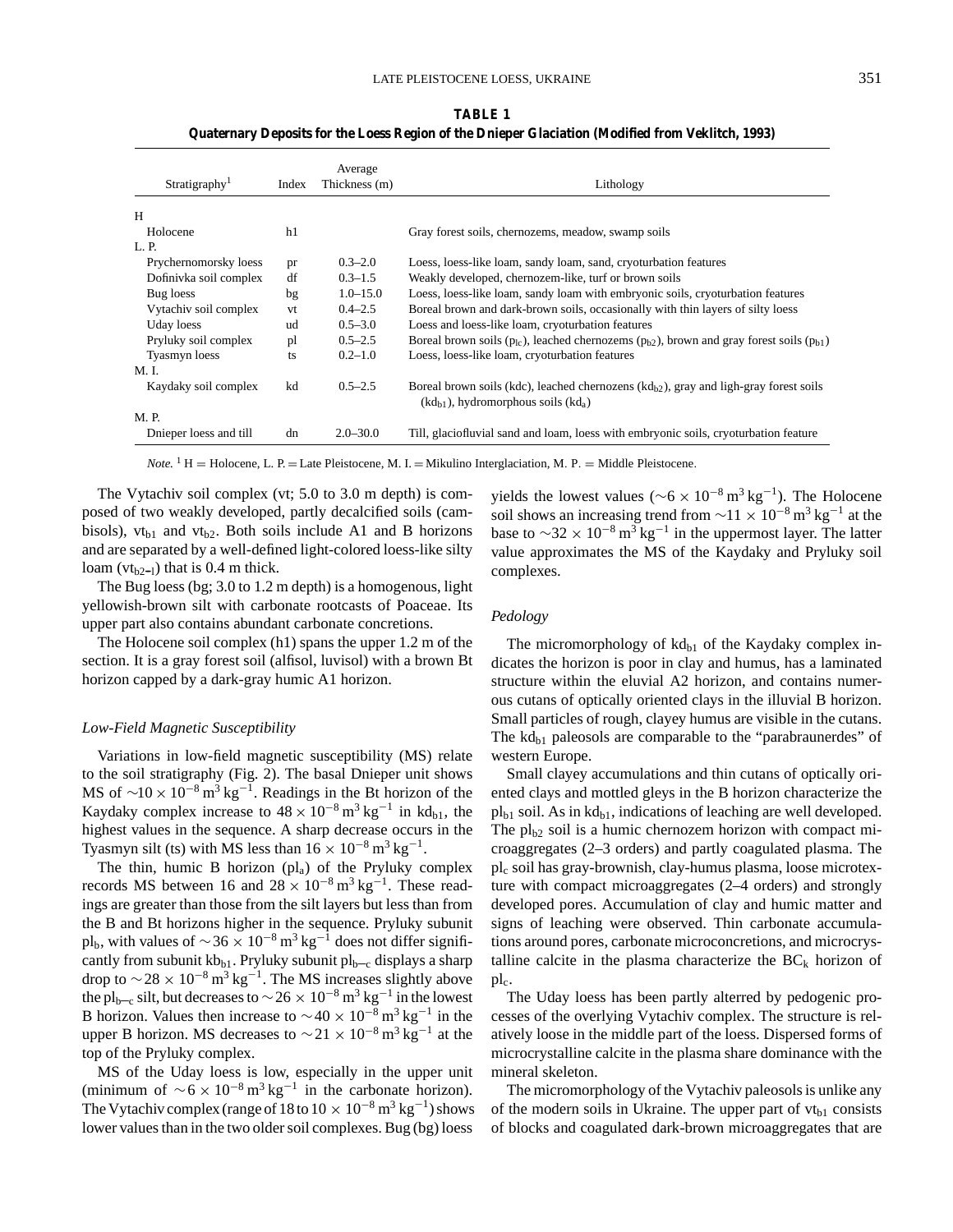occasionally compacted. Grains of efflorescent feldspar indicate corrosion and *in situ* weathering. Ooidic organic-clay nodules, which have a concentric structure, microcrystalline calcite, and lublinite in the carbonate horizon, indicate fluctuations in seasonal moisture supply. This soil is somewhat similar to weakly developed, brown forest soils found today in Ukraine.

Compact blocks and clots of humus characterize the upper Vytachiv soil ( $vt_{h2}$ ). In the lower and middle parts of the profile, the clay–carbonate matter is concentrated in ooidic nodules. The plasma is not uniform in color and is saturated with microcrystalline calcite.

The micromorphology of the Bug unit is typical of loess. The mass is loose, with numerous grains of silt  $(d = 0.02$  to 0.07 mm) that are surrounded by carbonate–clay films. The pore network is well developed, the plasma is coagulated, and microcrystalline calcite concentrations are abundant. Concentric microortsteins and manganese hydroxide segregation were observed above the boundary with the Vytachiv paleosol.

Holocene soils have been artificially disturbed by agriculture. They show several interlayers of light-colored silt indicative of intermittent sediment accretion.

#### *Palynology*

Pollen analyses were done for the Kaydaky, Pryluky, and lower Uday units (Fig. 3). The Tyasmyn silt was palynologically sterile. The pollen data from the Vytachiv, Bug, and Holocene units are from Veklitch et al. (1967). Subunit kd<sub>b1</sub> is dominated

by arboreal pollen (AP). The AP percentages in the lower part of the subunit consist of *Pinus, Alnus, Betula, Picea*, and *Salix. Quercus, Ulmus*, and *Corylus* pollen appear in the upper part of the Btf horizon, and *Pinus* pollen remains abundant. Percentages of broad leaf taxa increase upward through the Bth horizon. Total AP and individual broad leaf taxa decrease in the Al-Bt horizon. In contrast, *Alnus* pollen becomes prominent, and few *Picea* grains occur.

NAP dominates the  $pl_a$  assemblage, with an abundance of Poaceae, Plantaginaceae, and Compositae pollen. *Pinus, Alnus, Quercus*, and *Tilia* pollen comprise most of the AP. High AP percentages (59–63%) and a great diversity of tree types (9–10 taxa including *Tilia, Quercus*, and *Carpinus*) occur in the B horizon of  $pl_b$ . However, these numbers are less than those recorded in  $\mathrm{kd}_{\mathrm{bl}}$ . The Al horizon of pl<sub>b</sub> also is dominated by NAP with AP consisting primarily of *Pinus*. Contrary to the ts silt, pollen is relatively abundant in unit  $pl<sub>b-c</sub>$ . Asteraceae, Cichoriaceae, and Poaceae pollen are prominent. AP is low and includes only *Pinus* pollen. AP percentages increase in the middle portion of pl<sub>c</sub>, corresponding to a peak in *Pinus* pollen. Broadleaf taxa are rare. *Betula* pollen, although occurring in moderate percentages, becomes a more significant component of the assemblage. NAP prevails at the base and the top of  $pl<sub>c</sub>$ . The highest and lowest percentages of *Artemisia* and spores, respectively, characterize the base of the soil. At the top of the subunit, mesophytic herbs dominate, especially Asteraceae, Cichoriaceae, and Plantaginaceae *Artemisia* and Poaceae pollen display moderate values.



**FIG. 3.** Pollen diagram of the Kaydaky and Pryluky units of the Vyazivok section. All herbaceous pollen taxa with the exception of *Ephedra*, Typhaceae, Poaceae, Cyperaceae, *Artemisia*, and Chenopodiaceae are summed in the mesophytic herbs curve. Pollen and spores were taken as a total sum (100%), and 200 grains per level were typically counted. See Figure 2 for key to stratigraphic units and soils.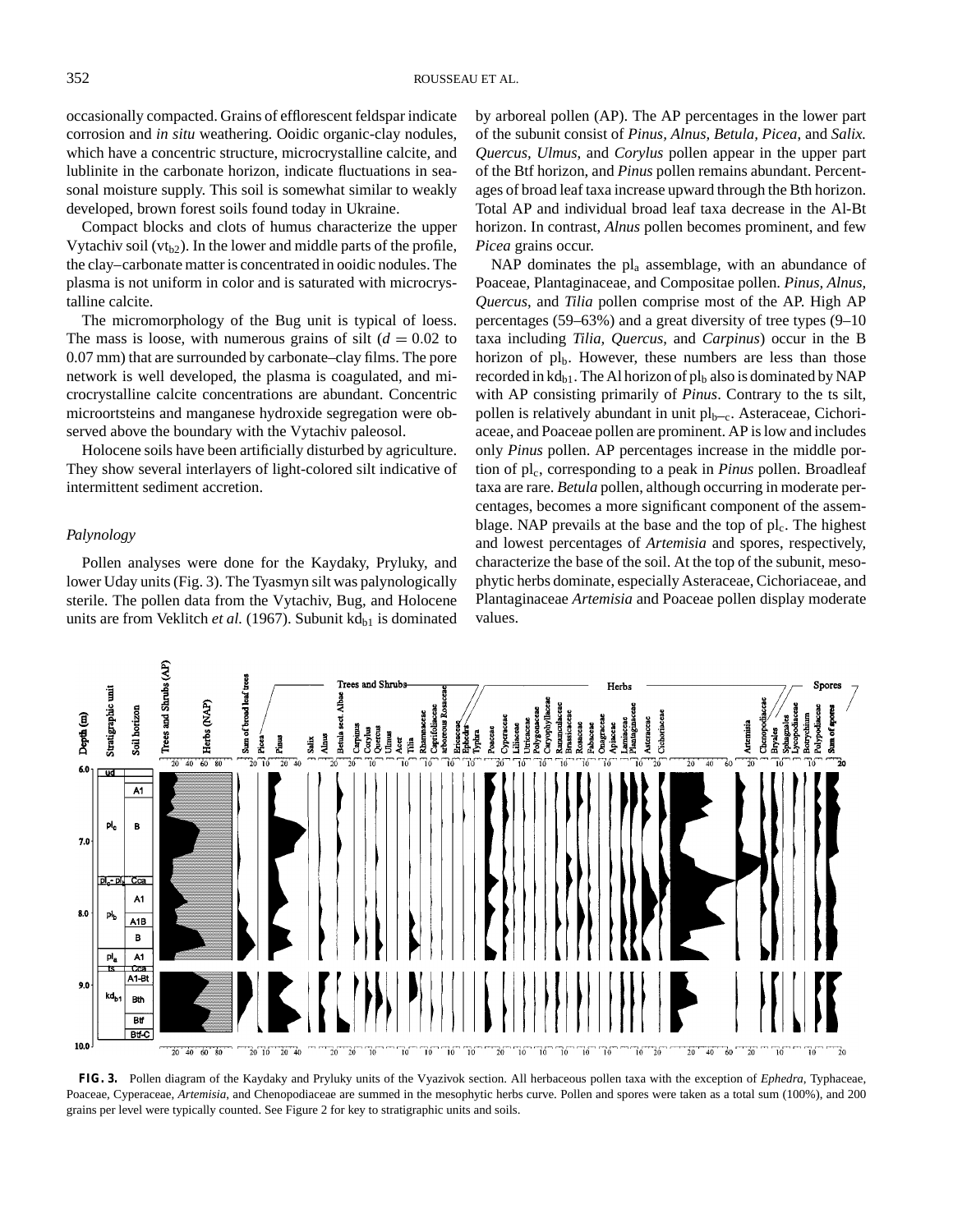The Uday loess has been studied by both Veklitch *et al.* (1967; upper unit, data not shown) and ourselves (lower unit, Fig. 3). Percentages of xeric herbs (e.g., Chenopodiaceae, *Artemisia*) and Poaceae pollen peak in the upper part of the deposit although the pollen counts are low. The lowermost (6.0–6.1 m) layer of the loess contains sufficient numbers of pollen and spores for interpretation and shows a higher percentage of AP and spores than the upper Uday loess. *Pinus* with lesser amounts of *Alnus* and *Betula* pollen represent the arboreal elements.

In the lower soil of the Vytachiv complex, AP dominates and shows an increasing trend from the bottom to the top of the soil (Veklitch *et al.*, 1967). *Pinus, Picea, Corylus, Salix*, and *Alnus* pollen dominate in the B horizon, and *Quercus* and *Ulmus* pollen characterize the A horizon. Pollen of Poaceae, mesophytic herbs (e.g., Fabaceae, Rosaceae, Cyperaceae), Chenopodiaceae, and *Artemisia* are present. A decrease in AP characterizes  $vt_{b2-1}$ . The second soil ' $vt_{h2}$ ' includes moderate pollen frequencies of broadleaf trees (e.g., *Quercus, Ulmus*, and *Tilia*), but the AP percentages are lower than in the basal unit.

The Bug loess is extremely poor in pollen. Only a few grains of Chenopodiaceae, *Artemisia*, and Poaceae were observed. In contrast, *Pinus, Quercus, Ulmus, Carpinus*, and *Corylus* dominate the Holocene pollen assemblage of the B horizon (Veklitch *et al.*, 1967). The pollen spectrum from the base of the unit shows small number of AP, limited principally to *Pinus* and *Quercus*.

#### **CHRONOLOGY**

The chronology of the Vyazivok sequence has been defined by previous studies. Amino-acid ratios of mollusk shells found within Dnieper deposits indicate they are of MIS6 age (Oches



**FIG. 4.** Correlation of the late Pleistocene Vyazivok sequence, the Vestonice (Czech Republic) loess section, and marine isotope stages. Ages (D1– D9) are given in Table 2. The open arrows indicate the location of the marker horizons identified by Kukla (Kukla and Cilek, 1996).

**TABLE 2 Select Ages from Dolni Vestonice**

| Age Key <sup>a</sup> | Age $(^{14}C$ yr B.P.) | Method              | References               |
|----------------------|------------------------|---------------------|--------------------------|
| D1                   | $29,000 \pm 200$       | ${}^{14}C$ charcoal | Klima et al. (1962)      |
|                      | $28,300 \pm 300$       | $^{14}$ C soil      | Klima et al. (1962)      |
| D2                   | > 34,000               | ${}^{14}C$ loess    | Klima et al. (1962)      |
| D <sub>3</sub>       | > 51,800               | $^{14}$ C soil      | Klima et al. (1962)      |
|                      | $51,100 \pm 1400$      | TL and IRSL         | Musson and Wintle (1994) |
| D <sub>4</sub>       | $60,800 \pm 8000$      | TL and IRSL         | Frechen et al. (1999)    |
|                      | $81.300 \pm 7100$      | TL and IRSL         | Frechen et al. (1999)    |
| D <sub>5</sub>       | $69,800 \pm 8000$      | TL and IRSL.        | Zöller et al. (1994)     |
|                      | $63,700 \pm 1500$      | TL and IRSL.        | Musson and Wintle (1994) |
| D <sub>6</sub>       | $75,300 \pm 11,600$    | TL and IRSL         | Frechen et al. (1999)    |
|                      | $61,900 \pm 5400$      | TL and IRSL         | Frechen et al. (1999)    |
| D7                   | > 50,000               | ${}^{14}C$ soil     | Klima et al. (1962)      |
|                      | $74,200 \pm 3300$      | TL and IRSL         | Musson and Wintle (1994) |
| D <sup>8</sup>       | $84.900 \pm 600$       | TL and IRSL         | Musson and Wintle (1994) |
| D9                   | $116,600 \pm 11,300$   | TL and IRSL         | Frechen et al. (1999)    |
|                      | $132.900 \pm 11.500$   | TL and IRSL         | Frechen et al. (1999)    |

*<sup>a</sup>* See Fig. 5.

*et al.*, 2000). Radiocarbon dates from the top of the Bug loess range from 10,000 to 14,000  $^{14}$ C yr B.P. (Veklitch, 1993). These dates, however, may be too young, because data from other European loess sequences show that loess sedimentation typically stopped at <sup>∼</sup>15, <sup>000</sup> 14C yr B.P. (cf. Rousseau *et al.*, 1998b; Antoine *et al.*, 1999, 2001). Thermoluminescence ages from the Uday loess range from 60,000 to 70,000 yr (Shelkoplyas *et al.*, 1986).

A major change in sedimentology occurs at the Pryluky-Uday boundary, with soils prevailing beneath this boundary and major loess deposits occurring above it. This shift is contemporaneous with the MIS5/MIS4 transition, approximately 70,000 to 75,000 yr ago (Kukla and Briskin, 1983; Martinson *et al.*, 1987). A similar boundary has been documented in the loess sequences of western (Antoine *et al.*, 2000, 2001) and central Europe (Rousseau and Kukla, 2000; Rousseau *et al.*, 1998a). Thus, we infer that the Pryluky-Kaydaky soil complexes formed during MIS5, whereas the Uday, Vytachiv, and Bug units correspond to MIS4, MIS3, and MIS2, respectively (Fig. 4).

## **INTERPRETATIONS**

#### *Paleoenvironments of the Vyazivok Region*

The data from the Vyazivok section indicate the following late Pleistocene environmental changes (Fig. 4). The earliest record of interglacial vegetation documents the presence of *Pinus*-*Betula* forest, with a minor component of *Picea*. *Pinus* forest, which included the occasional broadleaf tree, was established next. A succession of deciduous forests, including *Ulmus-Quercus, Quercus-Corylus, Tilia-Quercus*, and *Quercus-Carpinus* then occupied the landscape. *Pinus*–*Picea*–broadleaf communities occurred in the area by late Kaydaky times. This vegetational history is similar to that of the Mikulino interglaciation, the eastern European equivalent of the Eemian (Grichuk,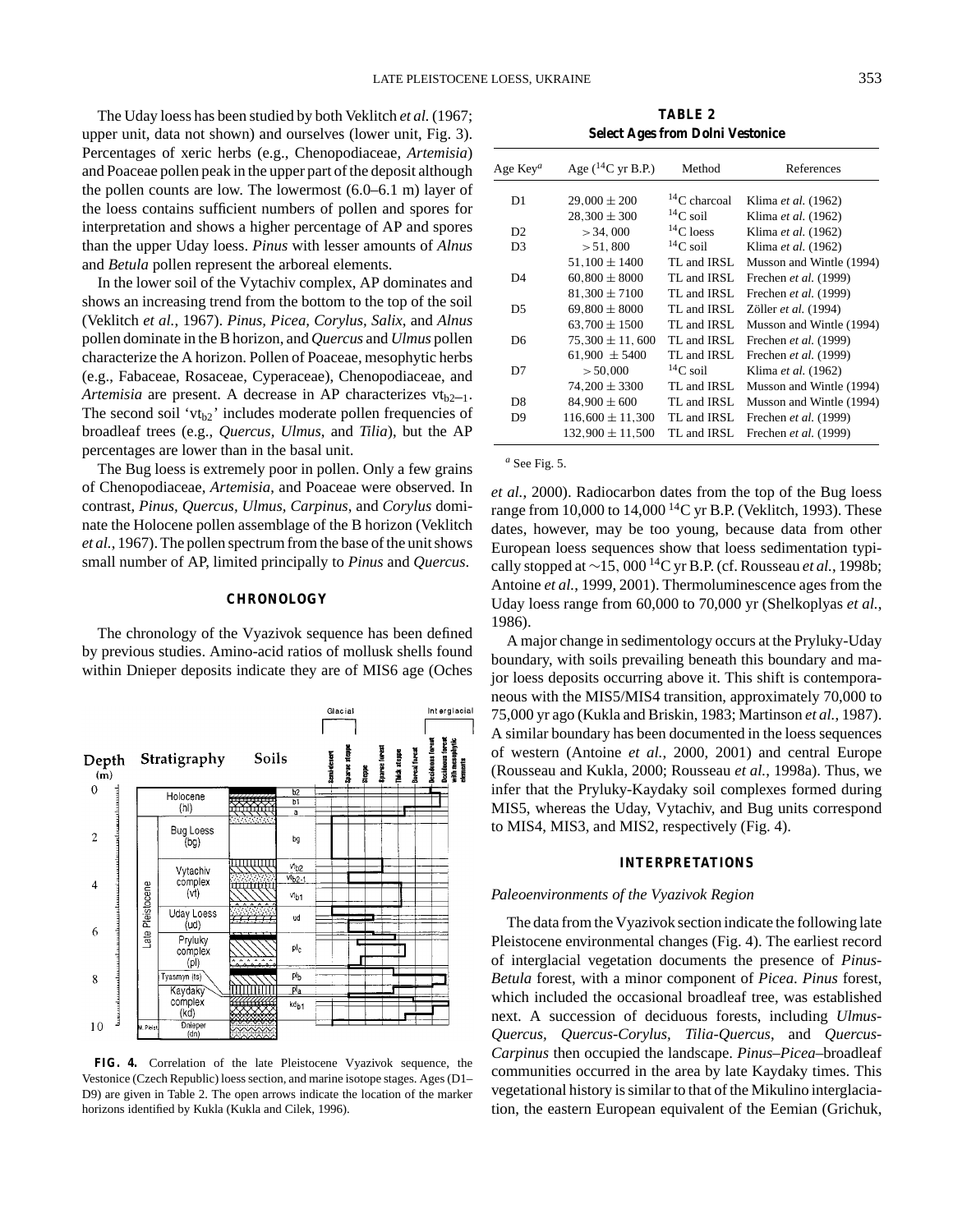

# VESTONICE



**FIG. 5.** Stratigraphy, soils, and paleoenvironments of the Vyazivok section. Environmental reconstructions are based on soil and pollen analyses. See Fig. 2 for key to stratigraphic units and soils. See Table 2 for Dages.

1972). Comparable forest successions were described for portions of the Kaydaky-Pryluky complexes (correlative to the Mezin complex in the Russian stratigraphy) in other sites of the middle Dnieper region (Gerasimenko, 1988b; Bolikhovskaya, 1995). The presence of *Carpinus* pollen (upper levels only) and the morphology of the  $kd_{b1}$  soil indicate higher precipitation and a moister climate than the modern.

The Vyazivok Tyasmyn layer, with its low magnetic susceptibility and lack of pollen, is similar to Czech marker horizons believed to be deposited by continental dust storms. Pollen data of Tyasmyn deposits from other sections in the middle Dnieper region indicate cold, sparse steppe (Sirenko and Turlo, 1986).

Steppe was present during the initial stages of the Pryluky complex but was replaced by a deciduous forest, as indicated by the high pollen percentages of broadleaf taxa. A temperate climate predominated during the formation of the B horizon in  $pl<sub>b</sub>$ . A decrease in the percentages of deciduous taxa at the Al horizon possibly indicates a cooling and return to steppic vegetation. The general decrease in AP suggests increased aridity, an interpretation supported by the pedological data. The dry episode is particularly marked in the  $pl<sub>c</sub>-pl<sub>b</sub>$  transition, which consists of silt deposited in an open grassland. Dry climate continued during  $pl_c$  times as suggested by increased percentages of Poaceae-*Artemisia* pollen. A spread of *Pinus* boreal fores is associated with the middle part of the B horizon, whereas a strong reduction in forest is recorded in the upper part of this

horizon. The Al horizon was formed in steppe with small groves of *Betula*. The decrease of humus accumulation at the top of  $pl_c$ implies a decline in the herbaceous component of the vegetation. The pollen data suggest a slight increase in *Pinus* populations at this time.

Sparse steppe occurred at the beginning of the Uday loess and probably during the formation of the embryonic soil. The data imply that the climate was wetter than during the second half of the Uday unit, when a cold semidesert was present.

The most significant climatic change in the Vyazivok section is recorded in the Vytachiv complex. Open *Pinus* forest, which included a few broadleaf trees, established during  $vt_{b1}$  times. The boreal forest was replaced by sparse steppe as indicated by the loess-like loam of  $vt_{b2-1}$ . The presence of a more productive forest–steppe mosaic is indicated by the upper soil of the  $vt_{b2}$ complex. Broadleaf trees perhaps increased on the landscape, but *Pinus* likely remained the most common tree.

A dramatic environmental change occurred with the deposition of the Bug loess. Compared with the Uday loess, data from this younger loess unit indicate a harsher, more continental climate and the coldest conditions within the section. The Bug reconstructions agree with other interpretations of the last glacial maximum Frenzel, 1964; Lozek, 1969; Rousseau, 1987, 1991; Rousseau *et al.*, 1998b; Antoine *et al.*, 1999). The Holocene soil indicates a return to a temperate climate, with a shift from sparse herb-dominated vegetation to boreal forest and finally to a deciduous forest with *Quercus, Ulmus, Carpinus*, and *Corylus*.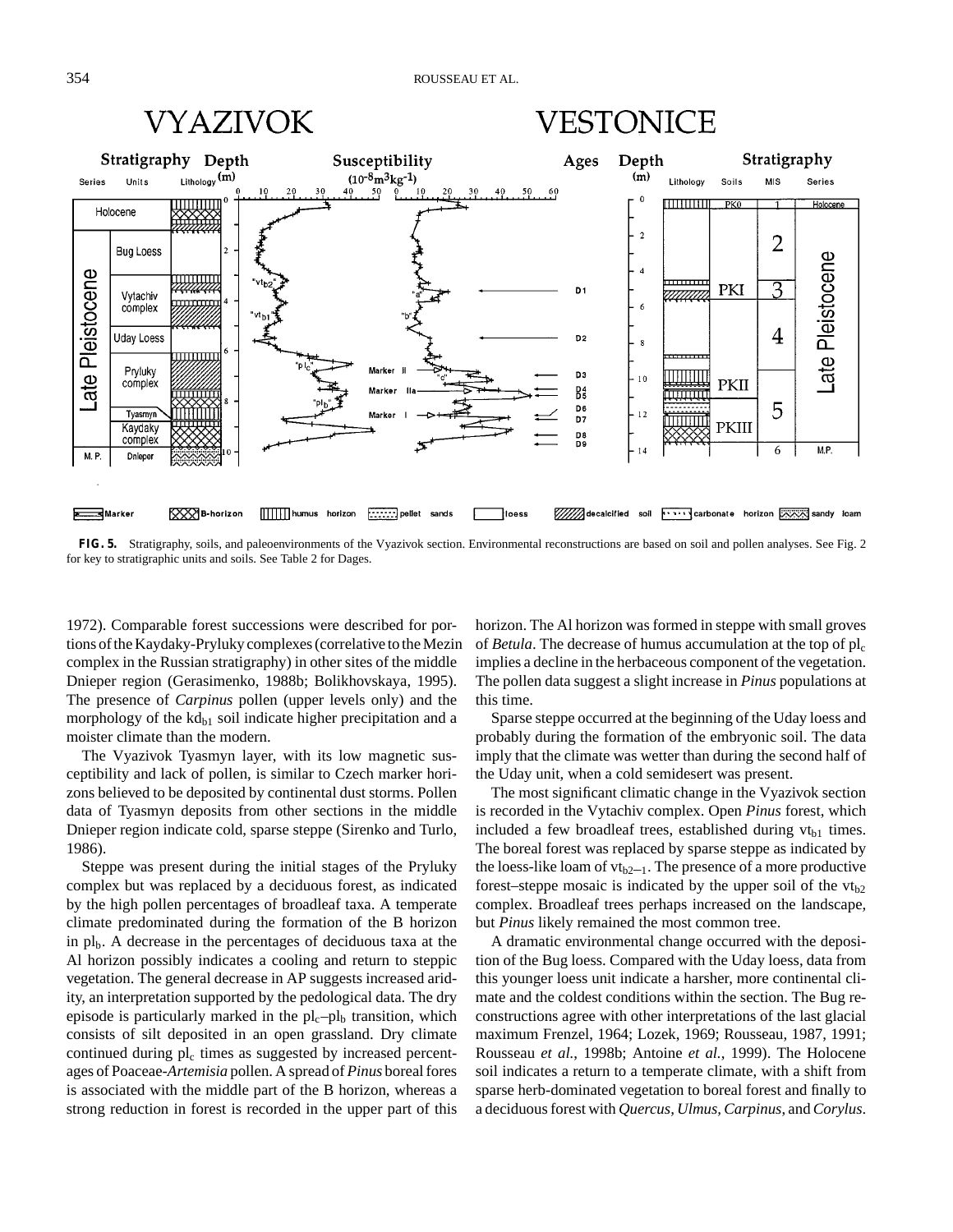#### *Comparison with Other European Records*

Paleoenvironmental data from the Vyazivok site are similar to those of other late Pleistocene deposits preserved elsewhere in Europe (Antoine *et al.*, 1999; Rousseau *et al.*, 1998b; Kukla and Cilek, 1996).

The MS and radiometric dates particularly indicate that the stratigraphy and chronology of the Vyazivok section closely resembles the classical sequence from Vestonice (Unter Wisternitz) in the Czech Republic and from Stillfried in Austria (Fig. 1). Czech pedocomplexes PKIII and PKII (Klima *et al.*, 1962; Frenzel, 1964; Kukla, 1975, 1977; Musson and Wintle, 1994) clearly correspond to the Kaydaky and Pryluky soil complexes (Fig. 5). PKIII has a forest B horizon capped by a silt interval, a succession similar to that of the Kaydaky and Tyasmyn units at Vyazivok. PKIII at Vestonice and Stillfried is characterized by temperate snail fauna and the last pre-Holocene presence of deciduous or mixed forests (Frenzel, 1964; Lozek, 1964, 1969; Smolikova, 1982; Urban, 1984). The Bt horizon of the  $kd_{bl}$  soil contains a similar vegetation succession and one that is characteristic of the last interglaciation in western and central Europe. The Pryluky pedocomplex shows two soil subunits separated by a silt  $\rm (pl_{c-b})$ , a pattern similar to that encompassed in PKII and the intervening "marker IIa" (Kukla and Cilek, 1996). The main difference between the soil complexes of the three regions is the occurrence of a B horizon in the Ukrainian sequence, which suggests a relatively moist climate in eastern Europe at this time. Dust storm layers, called *markers* in the Czech Republic (Kukla, 1961; Klima *et al.*, 1962) and western European systems (Rousseau *et al.*, 1998b), appear to correspond to the two silt layers within the Kaydaky and Pryluky complexes.

The remarkable similarity of the Vyazivok and the Vestonice sections brings into question the absolute dating of the upper part of the late Pleistocene stratigraphic scheme developed for Ukraine (Table 1). There is little doubt that both sequences are essentially continuous and have a last interglacial soil at the base. At both sites, weakly developed soil complexes separate the two major loess units. The Vytachiv pedocomplex should date to  $~\sim$  60,000 yr ago, according to the Ukrainian stratigraphy and TL dates. The overlying loess is thought to be ∼58,000 yr and  $~\sim$  70,000 yr old. The pedocomplex PKI, with its weakly developed arctic brownearth, contains hearths from Gravettian settlements (Klima *et al.*, 1962; Kukla, 1975, 1977). This charcoal has been dated between 27,660 and 29,000 yr <sup>14</sup>C B.P. Thus, the PKI soil in Vestonice is ∼29,000 yr old and is overlain by a younger loess. Obviously, the TL dates in the Ukrainian stratigraphic scheme are too old, especially when considering other TL ages from the Vytachiv soils, which range from 30,000 to 45,000 yr B.P. (Shelkoplyas *et al.*, 1986).

#### **ACKNOWLEDGMENTS**

This work has been supported by CNRS, National Academy of Sciences of Ukraine, and the U.S. National Research Council of the Academy of Sciences. Thanks to Sergei Ganaga, Victor Serben, and Andrei Kasyanenko for their assistance in the field. Thanks also to William McCoy and an anonymous reviewer for useful comments that improved the manuscript and to Joyce Gavin and Patricia Anderson for editorial help. This is Institut des Sciences de l'Evolution de Montpellier contribution ISEM 2000-113 and the Lamont-Doherty Earth Observatory of Columbia University contribution 6129.

#### **REFERENCES**

- Antoine, P., Rousseau, D. D., Lautridou, J. P., and Hatté, C. (1999). Last interglacial-glacial climatic cycle in loess-paleosol successions of northwestern France. *Boreas* **28,** 551–563.
- Antoine, P., Rousseau, D. D., Zöller, L., Lang, A., Munaut, A. V., Hatté, C., and Fontugne, M. (2001). High-resolution record of the last interglacial-glacial cycle in the loess palaeosol sequences of Nussloch (Rhine Valley-Germany). *Quaternary International* **76/77,** 211–229.
- Bolikhovskaya, N. S. (1995). "Evolutsia lessovo-pochvennoy formatsii Severnoy Evrazii (Evolution of loess-soil formation of Northern Eurasia)." Moscow Univ. Press, Moscow.
- Frechen, M., Zander, A., Cilek, V., and Lozek, V. (1999). Loess chronology of the last interglacial/glacial cycle in Bohemia and Moravia, Czech Republic. *Quaternary Science Reviews* **18,** 1467–1493.
- Frenzel, B. (1964). Zur Pollenanalyse von Lössen. *Eiszeitalter und Gegenwart* **15,** 5–39.
- Gerasimenko, N. (1988a). "Paleolandshafty pravoberezhya Kievskogo Pridneprovya v Pleistotsene (Paleoenvironment of the Kyiv Dnieper Region in the Pleistocene)." VINITI, Moscow.
- Gerasimenko, N. (1988b). "Dynamika roslynnogo pokryvu Kyivs'koi lessovoi rivnyny u piznomy pleistotseni (Vegetation dynamics of the Kyiv Loess Plain in the Late Pleistocene." *Ukrainsky botanichny zhurnal* **45,** 43–48. [In Russian]
- Grichuk, V. P. (1972). "Osnovnye etapy razvitia rastitel'nosti yugo-zapada Russkoy ravniny v pozdnem Pleistotsene (Main Stages of Vegetational History of the South-west of the Russian Plain during the Late Pleistocene)." *In* "Palinologia Pleistotsena" (V. P. Grichuk, Ed.), pp. 9–53. Nauka, Moscow. [In Russian]
- Klima, B., Kukla, J., Lozek, V., and DeVries, H. (1962). Stratigraphie des Pleistozäns und Alter des palaeolithischen Rastplatzes in der Ziegelei von Dolni Vestonice (Unter-Wisternitz). *Anthropozoikum* **11,** 93–145.
- Kubiena, W. L. (1956). Zur Micromorphologie, Systematik und Entwicklung der rezenten und fossilen Lossboden. *Eiszeitalter und Gegenwart* **7,** 102–112.
- Kukla, J. (1961). Lithologische Leithorizonte der tschechoslowakischen L¨ossprofile. *Vestnik Ustredniho Ustava Geologickeho* **XXXVI,** 369–372.
- Kukla, G. (1975). Loess stratigraphy of Central Europe. *In* "After the Australopithecines" (K. W. Butzer and G. L. Isaac, Eds.), pp. 99–188. Mouton, The Hague.
- Kukla, G. (1977). Pleistocene land-sea correlations. 1. Europe. *Earth-Science Review* **13,** 307–374.
- Kukla, G., and Briskin, M. (1983). The age of the 4/5 isotopic stage boundary on land and in the oceans. *Palaeogeography Palaeoclimatology, Palaeoecology* **42,** 35–45.
- Kukla, G., and Cilek, V. (1996). Plio-Pleistocene megacycle: Record of climate and tectonics. *Palaeogeography, Palaeoclimatology, Palaeoecology* **120,** 171–194.
- Krokos, V. I. (1932). Instruktsia do vyvchennya chetvertynnyh pokladiv Ukrainy (Directions on studies of Quaternary deposits in Ukraine). *Chetvertynny Period* **3,** 17–55. [In Russian]
- Lozek, V. (1964). Mittel- und JungPleistozäne Löss-serien in der Tschechoslowakei und ihre Bedeutung für die Löss-stratigraphie Mitteleuropas. *VI INQUA Congress Warsaw 1961* **4,** 525–549.